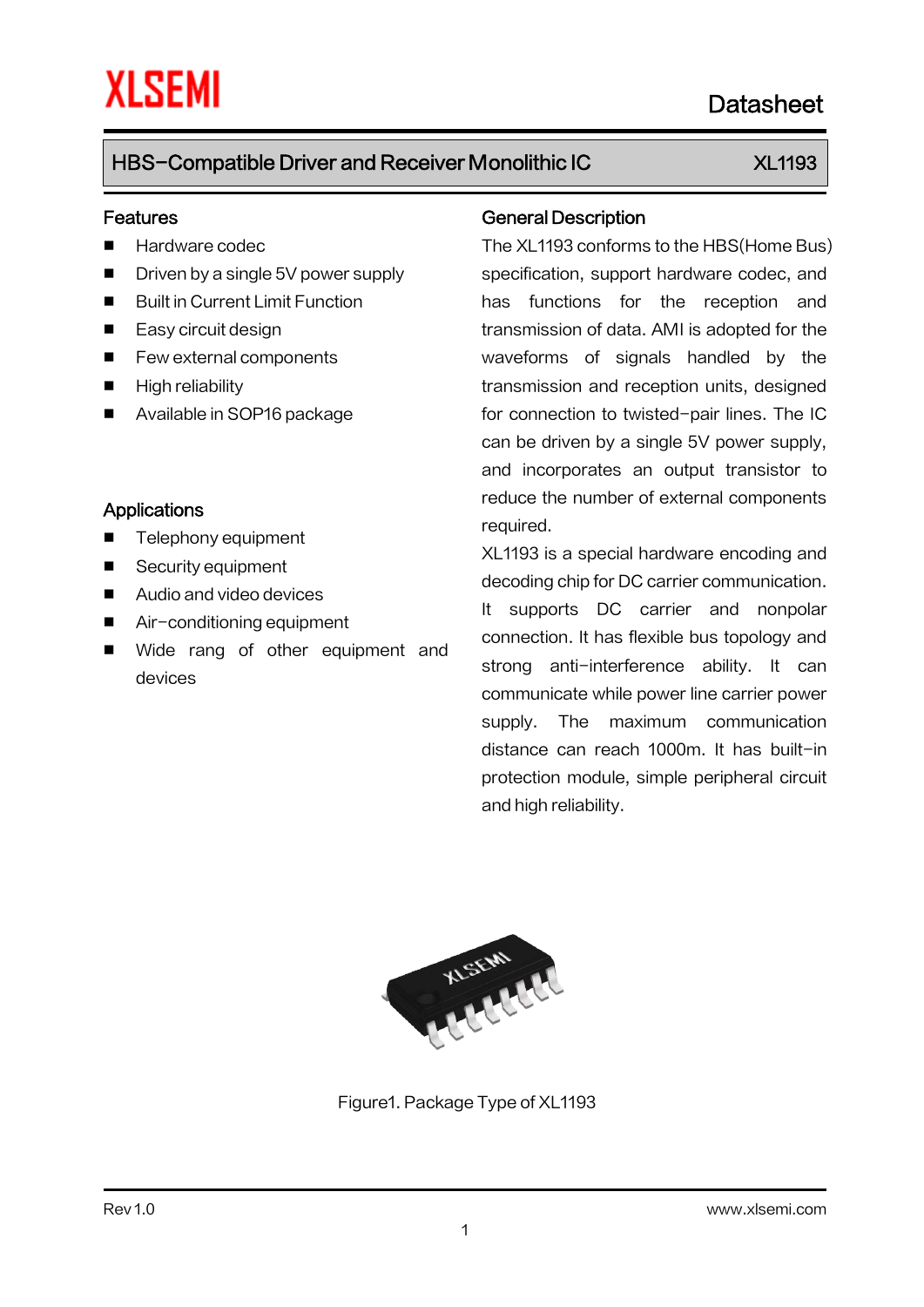# **XLSEMI** Datasheet

## HBS-Compatible Driver and Receiver Monolithic IC XL1193

## Pin Configurations



Figure2.Pin Configuration of XL1193 (Top View)

Table 1Pin Description

| <b>Pin Number</b> | <b>Pin Name</b>     | <b>Pin Number</b> | <b>Pin Name</b> |
|-------------------|---------------------|-------------------|-----------------|
|                   | DATA OUT(A)         | 9                 | OUT(A)          |
| $\overline{2}$    | DATA OUT(B)         | 10                | OUT(B)          |
| 3                 | Boost capacitor pin | 11                | <b>VCC</b>      |
| $\overline{4}$    | Boost capacitor pin | 12                | <b>NC</b>       |
| 5                 | <b>RESET</b>        | 13                | <b>GND</b>      |
| 6                 | <b>DATA IN</b>      | 14                | <b>NC</b>       |
| 7                 | <b>PWM</b>          | 15                | IN(2)           |
| 8                 | <b>NC</b>           | 16                | IN(1)           |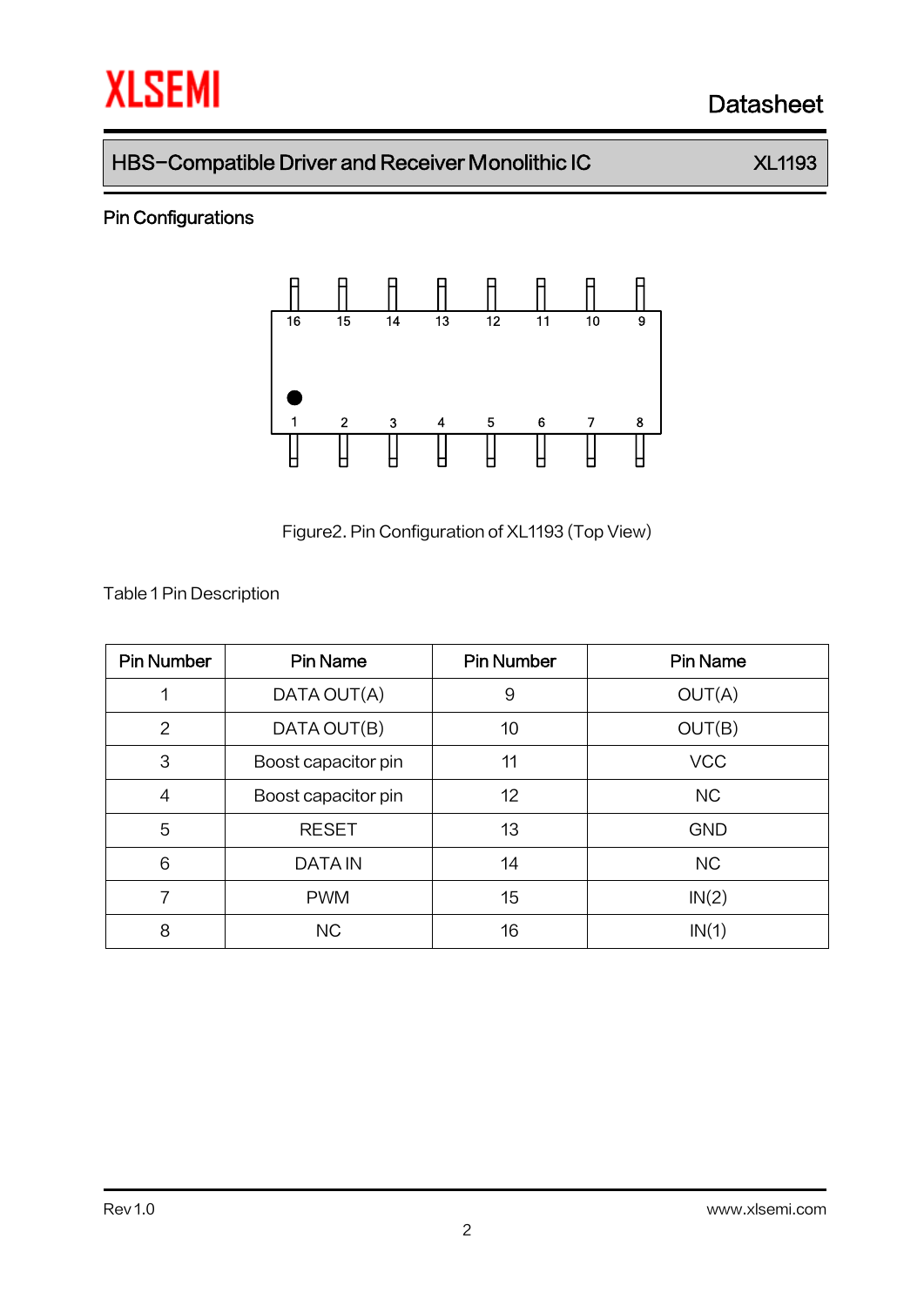# **XLSEMI** Datasheet

# HBS-Compatible Driver and Receiver Monolithic IC XL1193

### Function Block



Figure3. Function Block Diagram of XL1193





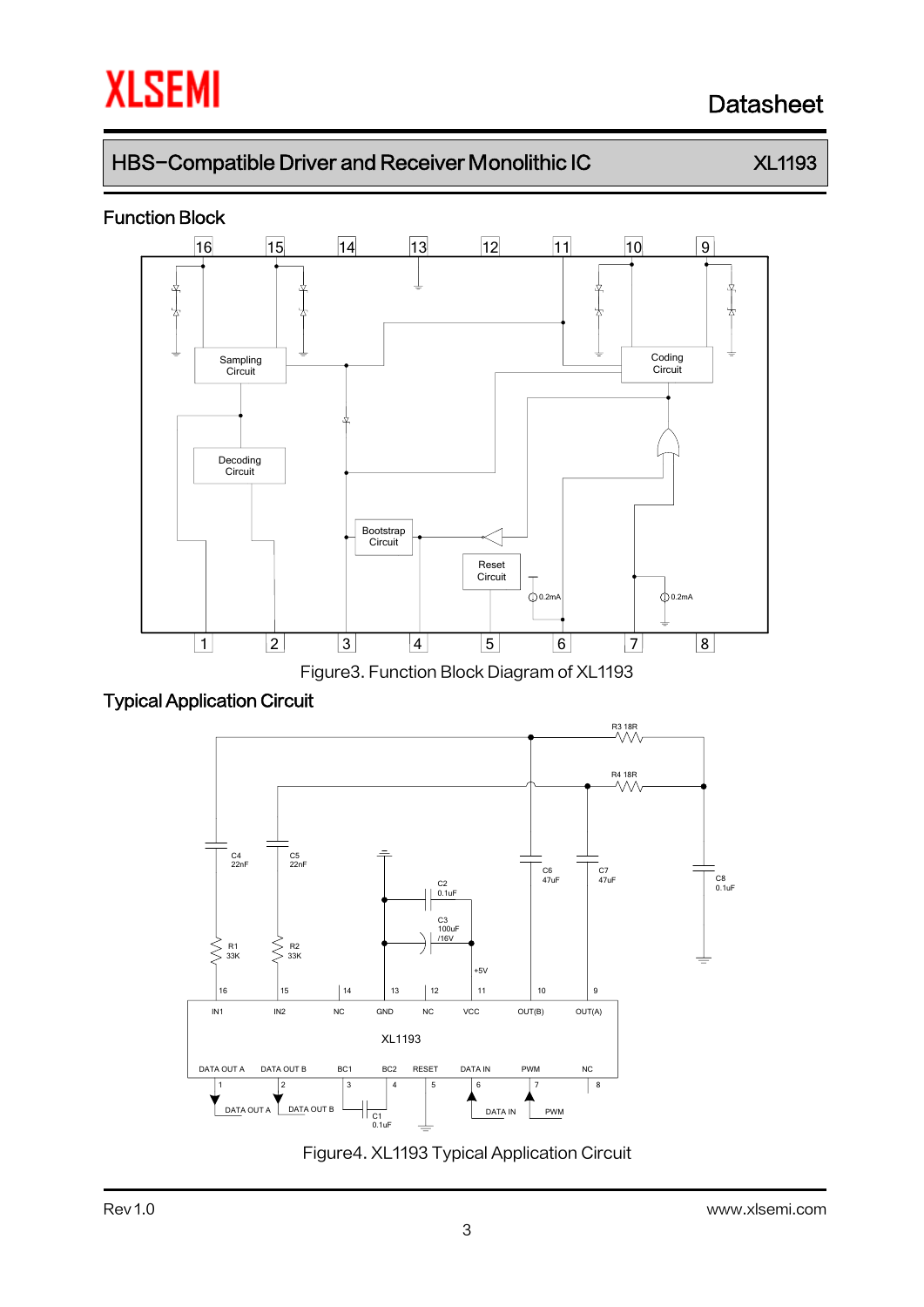### Ordering Information

| Order Information | Marking ID    | Package Type      | Packing Type Supplied As  |
|-------------------|---------------|-------------------|---------------------------|
| <b>XL1193</b>     | <b>XL1193</b> | SOP <sub>16</sub> | 2500 Units on Tape & Reel |

### Absolute Maximum Ratings(Ta=25℃)

| Parameter                              | Symbol                            | Value         | Unit          |
|----------------------------------------|-----------------------------------|---------------|---------------|
| Operating power supply voltage (VCC)   | V <sub>CCOP1</sub>                | $4.5 - 5.5$   | V             |
| Recommended power supply voltage range | V <sub>CCOP2</sub>                | $4.75 - 5.25$ | V             |
| Power supply voltage (VCC)             | $V_{cc}$ max.                     | $-0.3 - 7$    | V             |
| Pin3 voltage                           | $V_{PIN3}$                        | $-0.3 - 10$   | V             |
| Other pins voltage                     | V                                 | $-0.3 - VCC$  | V             |
| <b>Power Dissipation</b>               | P <sub>D</sub>                    | 450           | mW            |
| <b>Operating Junction Temperature</b>  | ΤJ                                | $-40 - 125$   | °C            |
| Storage Temperature                    | $T_{\text{STG}}$                  | $-40 - 125$   | °C            |
| Lead Temperature (Soldering, 10 sec)   | $T_{\scriptscriptstyle \rm LEAD}$ | 260           | $\mathcal{C}$ |
| ESD (HBM)                              |                                   | >8000         | V             |

Note1:Stresses greater than those listed under Maximum Ratings may cause permanent damage to the device. This is a stress rating only and functional operation of the device at these or any other conditions above those indicated in the operation is not implied. Exposure to absolute maximum rating conditions for extended periods may affect reliability.

Note2: Pins 9,10,15 and 16 have built-in bus burr voltage absorption circuit, so they can absorb positive and negative burr voltage, and the burr absorption clamping voltage is designed to be positive and negative 8.2V.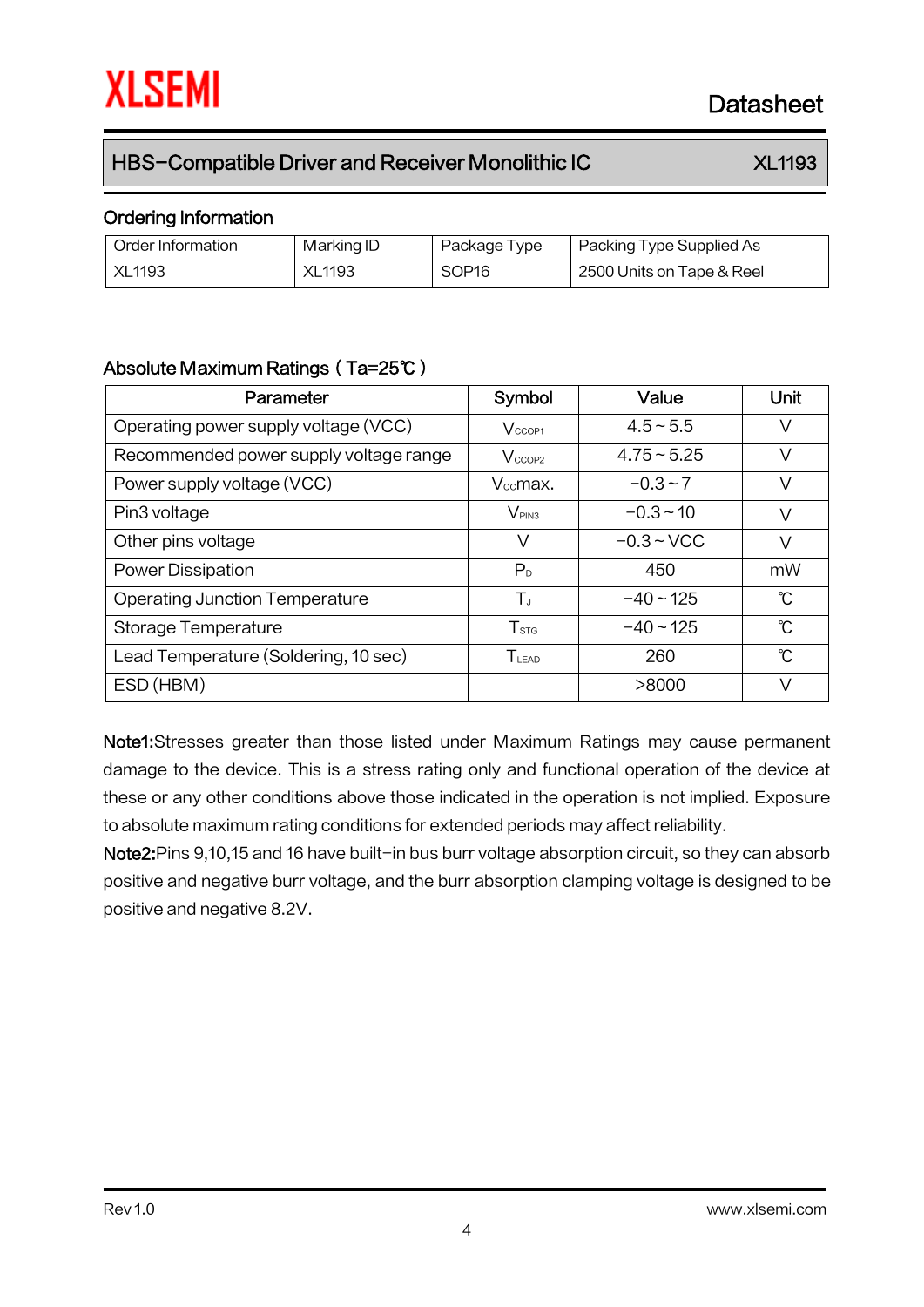## XL1193 Electrical Characteristics

 $VCC=5V$ ,GND=0V,T<sub>a</sub> = 25°C;F<sub>PIN6</sub>=9.6Kbps(Duty=50%),F<sub>PIN7</sub>=19.2Kbps(Duty=50%), PIN5=0V,RL=36Ω (unless otherwise specified).

| Parameters                        | Symbol<br><b>Test Condition</b>      |                                           | Min. | Typ. | Max.   | Unit      |
|-----------------------------------|--------------------------------------|-------------------------------------------|------|------|--------|-----------|
| Power supply current 1            | <b>ICCO</b>                          | $PIN5=5V$                                 |      | 9    |        | mA        |
| Power supply current 2            | <b>ICCON1</b>                        | $PIN7=0V$                                 |      | 73   |        | mA        |
| Power supply current 3            | ICCON2                               |                                           |      | 42   |        | mA        |
| Transmission output voltage       | $V_{\text{TO}}$                      | Both pins 9 and 10                        | 3.8  | 4.2  | 4.6    | $V_{P-P}$ |
| Transmission waveform<br>symmetry | $V_{\text{TR}}$                      | $V_{\text{TO}}1/V_{\text{TO}}2$           | 0.75 | 1.0  | 1.25   |           |
| <b>Reception Sensitivity</b>      | $V_{RS}$                             |                                           | 0.65 | 0.75 | 0.85   | $V_{P-P}$ |
| Noise resistance                  | $V_{RN}$                             | Level at which no errors<br>are output    | 0.55 |      |        | $V_{P-P}$ |
| Input impedance                   | $R_{\scriptscriptstyle\rm IN}$       | Both pins 15 and 16                       | 25   | 36   | 46     | KΩ        |
| Transmission delay time 1         | $T_d$ 1                              | cf. transmit/receive<br>waveform diagrams |      | 1.6  |        | uS        |
| Transmission delay time 2         | $T_d2$                               | cf. transmit/receive<br>waveform diagrams |      | 3.6  |        | uS        |
| Transmission delay time 3         | $T_d3$                               | cf. transmit/receive<br>waveform diagrams |      | 2.4  |        | uS        |
| Reception output H voltage        | $V_{ROH}$                            |                                           | 4.5  |      |        | $\vee$    |
| Reception output L voltage        | $V_{\text{ROL}}$                     |                                           |      |      | 0.5    | $\vee$    |
| H level input voltage 1           | $V_{LIH}$                            | PIN <sub>6</sub>                          | 2.4  |      |        | V         |
| L level input voltage 1           | $V_{LL}$                             | PIN <sub>6</sub>                          |      |      | 0.6    | V         |
| H level input current 1           | $I_{LH}$                             | $V_{DATAIN} = 2.4V$                       |      |      | 10     | uA        |
| L level input current 1           | Iш.                                  | $V_{DATAIN} = 0.4V$                       |      |      | $-400$ | uA        |
| H level input voltage 2           | $V_{LIH}$<br>PIN7                    |                                           | 2.4  |      |        | V         |
| L level input voltage 2           | $V_{LL}$                             | PIN7                                      |      |      | 0.6    | V         |
| H level input current 2           | $I_{LIH}$                            | $VPWM=2.4V$                               |      |      | 400    | uA        |
| L level input current 2           | $V_{\text{PWM}} = 0.4V$<br><b>LL</b> |                                           |      | 400  | uA     |           |
| Bootstrap output H voltage        | $V_{\text{\tiny BR}}$                |                                           | 7.5  | 8.0  |        | V         |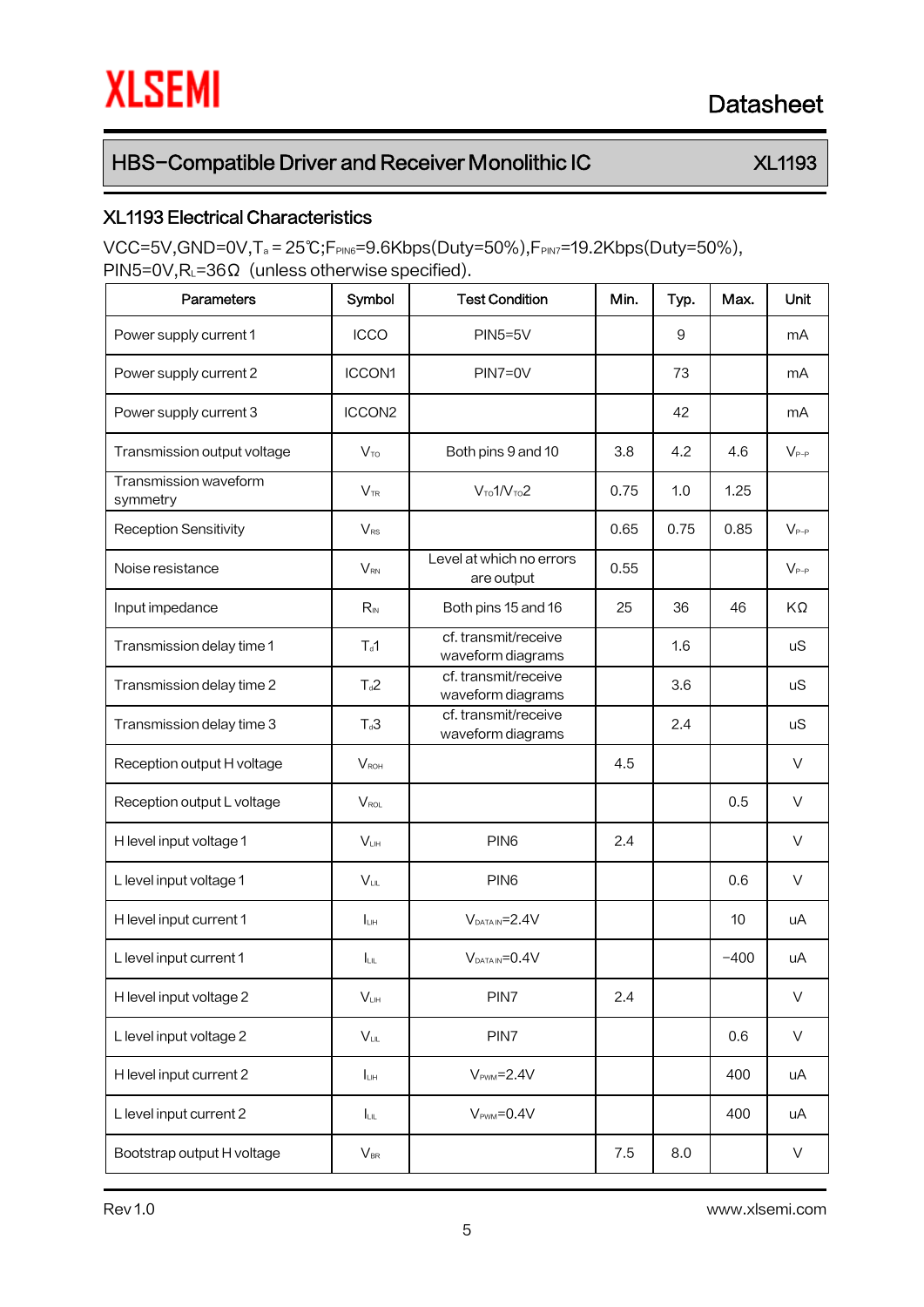# **THE SEMI EXECUTE:** The Datasheet

# HBS-Compatible Driver and Receiver Monolithic IC XL1193

## Timing Chart



Note 1: The peripheral components in the block diagram are the constants for Data Rates 9.6Kbps. If the data rates is low, larger values should be chosen for the coupling capacitors between the receive and transmit pins and the bus line and for the capacitor connecting pins 3 and 4.

Note 2: The Pin 7 of the chip can access the Data Rates 19.2Kbps square wave signal, Realize Pin6 signal (Data Rates 9.6Kbps) and Pin7 signal synchronization (the Pin 6 data signal is synchronized at the falling edge of the Pin 7 square wave signal) to ensure that the hardware coding is correct.

Note 3: Pin1 of the chip outputs the demodulated 19.2Kbps signal, and Pin2 outputs the decoded 9.6Kbps signal (equivalent to doubling the low-level time of Pin1 output signal). Note 4: The current limit function is built into this IC. There is a possibility that IC generates heat when the output terminal is short. However, The characteristic changes depending on the substrate condition. Please evaluate IC in the set.

Note 5: The ceramic capacitor should be placed closer the VCC and GND pins to eliminate noise . Increase the grounding vias to decrease the Parasitic parameter.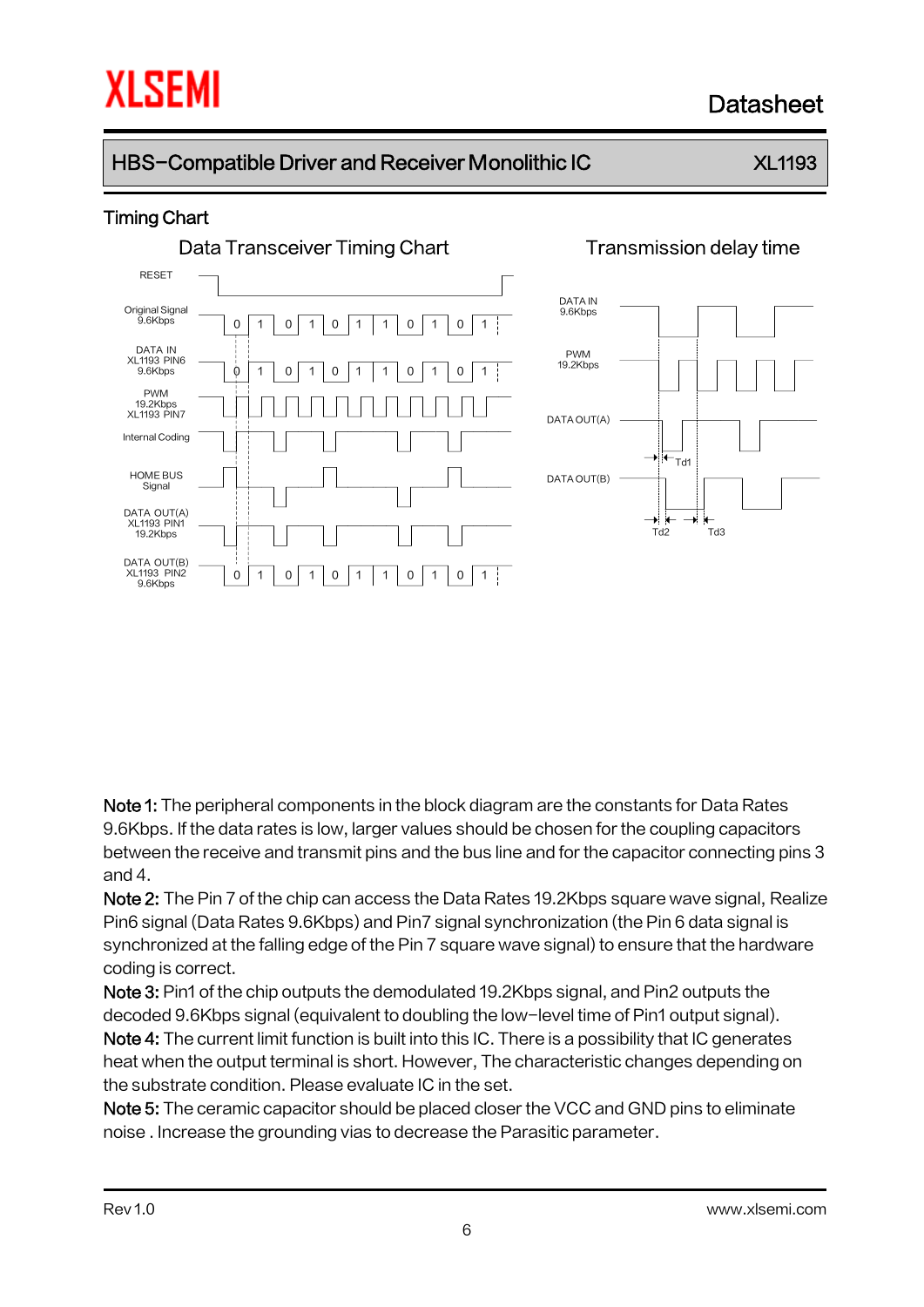# **XLSEMI** Datasheet

# HBS-Compatible Driver and Receiver Monolithic IC XL1193

## Package Information

### SOP16 Mechanical Dimensions







| Symbol         | Dimensions In Millimeters(SOP16) |                          |              | Dimensions In Inches (SOP16) |                |              |  |
|----------------|----------------------------------|--------------------------|--------------|------------------------------|----------------|--------------|--|
|                | Min.                             | Typ.                     | Max.         | Min.                         | Typ.           | Max.         |  |
| A              | 1.35                             | 1.60                     | 1.75         | 0.053                        | 0.063          | 0.069        |  |
| A1             | 0.10                             | 0.15                     | 0.25         | 0.004                        | 0.006          | 0.010        |  |
| A2             | 1.25                             | 1.45                     | 1.65         | 0.049                        | 0.057          | 0.065        |  |
| A3             | 0.55                             | 0.65                     | 0.75         | 0.022                        | 0.026          | 0.030        |  |
| $\mathsf b$    | 0.36                             | $\overline{\phantom{0}}$ | 0.51         | 0.014                        |                | 0.020        |  |
| b1             | 0.35                             | 0.40                     | 0.45         | 0.014                        | 0.016          | 0.018        |  |
| $\mathbf C$    | 0.17                             |                          | 0.25         | 0.007                        |                | 0.010        |  |
| c <sub>1</sub> | 0.17                             | 0.20                     | 0.23         | 0.007                        | 0.008          | 0.009        |  |
| D              | 9.80                             | 9.90                     | 10.00        | 0.386                        | 0.390          | 0.394        |  |
| E              | 5.80                             | 6.00                     | 6.20         | 0.228                        | 0.236          | 0.244        |  |
| E1             | 3.80                             | 3.90                     | 4.00         | 0.150                        | 0.154          | 0.157        |  |
| е              |                                  | 1.27(BSC)                |              | 0.050(BSC)                   |                |              |  |
| L              | 0.45                             | 0.60                     | 0.80         | 0.031<br>0.018<br>0.024      |                |              |  |
| L1             |                                  | <b>1.04REF</b>           |              |                              | 0.041(BSC)     |              |  |
| L2             | 0.25BSC                          |                          |              | 0.010(BSC)                   |                |              |  |
| $\mathsf{R}$   | 0.07                             |                          |              | 0.003                        |                |              |  |
| R <sub>1</sub> | 0.07                             |                          |              | 0.003                        |                |              |  |
| h              | 0.30                             | 0.40                     | 0.50         | 0.012                        | 0.016<br>0.020 |              |  |
| θ              | $0^{\circ}$                      |                          | $8^{\circ}$  | $0^{\circ}$                  | $8^{\circ}$    |              |  |
| $\theta$ 1     | $6^{\circ}$                      | $8^{\circ}$              | $10^{\circ}$ | $6^{\circ}$                  | $8^{\circ}$    | $10^{\circ}$ |  |
| $\theta$ 2     | $6^{\circ}$                      | $8^{\circ}$              | $10^{\circ}$ | $6^{\circ}$                  | $8^{\circ}$    | $10^{\circ}$ |  |
| $\theta$ 3     | $5^{\circ}$                      | $7^\circ$                | $9^{\circ}$  | $5^{\circ}$                  | $7^\circ$      | $9^{\circ}$  |  |
| $\theta$ 4     | $5^\circ$                        | $7^\circ$                | $9^{\circ}$  | $5^{\circ}$                  | $7^\circ$      | $9^{\circ}$  |  |